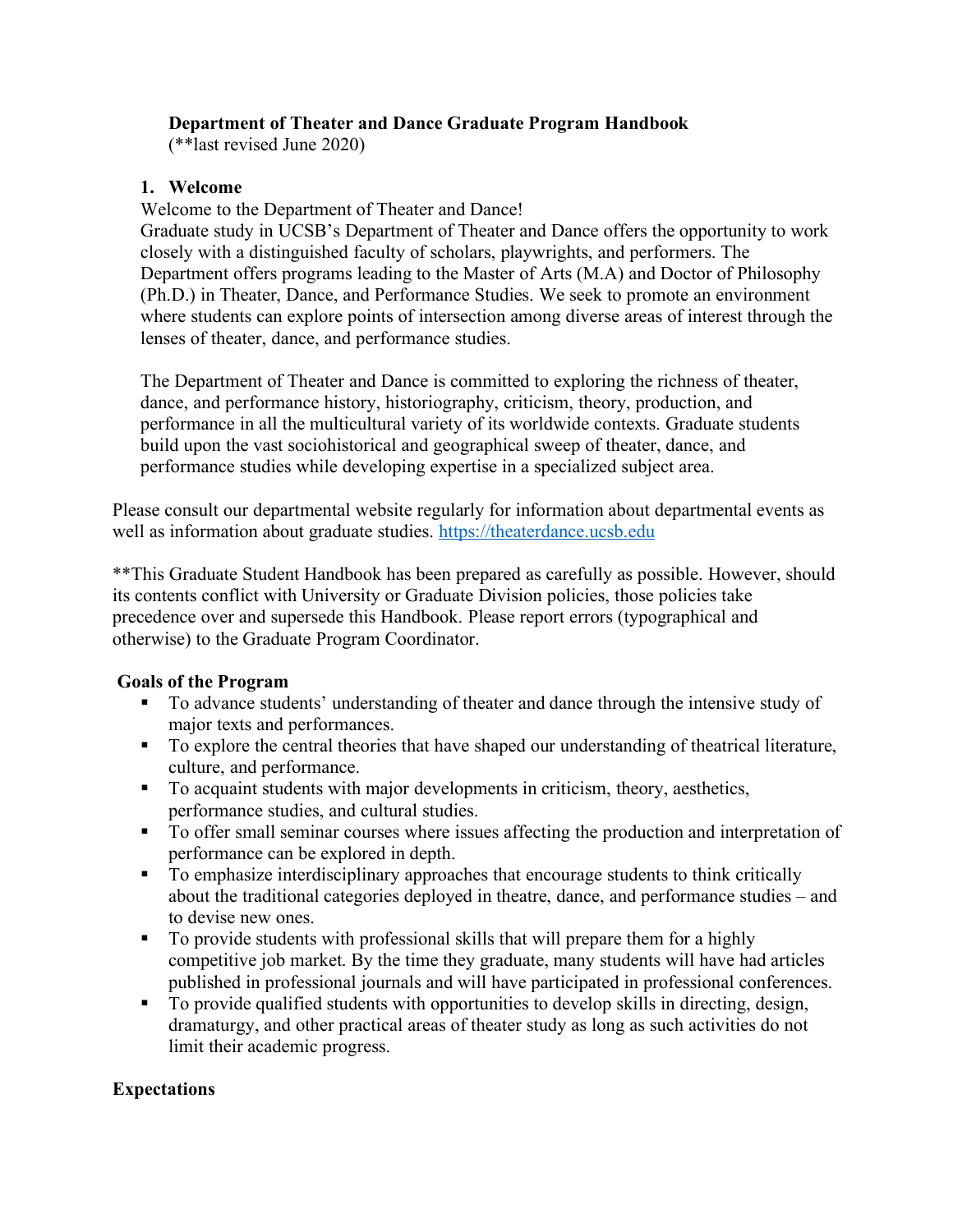- Regular attendance and active participation in graduate seminars.
- Preparation outside of class for each seminar devoted to primary and secondary readings.
- Attendance at departmental lectures, receptions, and other events designed to promote intellectual interaction and future career opportunities, including, but not limited to quarterly professional development workshops and quarterly teaching workshops.
- Maintain open communication with faculty, including regular meetings with the Faculty Graduate Advisor.
- § Assistance with annual recruitment weekend (many of the responsibilities will fall to first-year graduate students).

## **1.1 Department Contacts**

The departmental administrative and academic staff is eager to assist graduate students during their time at UCSB. There are two dedicated positions for the graduate program, the staff Graduate Program Coordinator and the Faculty Graduate Advisor. Their names and contact information are available here:

https://www.theaterdance.ucsb.edu/academics/graduate.

Please consult with the Graduate Program Coordinator about the administrative aspects of the program (including deadlines, fees, block grant allocation). Please consult with the Faculty Graduate Advisor about any questions related to academic and professional development. In cases of uncertainty about courses, academic programs, departmental or university policy, and especially in cases of problems – academic or otherwise – students are urged to seek advice from the Graduate Program Coordinator and Faculty Graduate Advisor as soon as possible. To resolve issues, graduate students work closely with the Faculty Graduate Advisor, Graduate Program Coordinator, and Chair of the Department.

## **1.2 Graduate Faculty**

Faculty who oversee the graduate program, typically serve as dissertation advisors, and teach seminars in our department are:

Ninotchka D. Bennahum, Professor bennahum@ucsb.edu Leo Cabranes-Grant, Professor cabranes@theaterdance.ucsb.edu William Davies King, Distinguished Professor king@theaterdance.ucsb.edu Christina McMahon, Associate Professor mcmahon@theaterdance.ucsb.edu Jessica Nakamura, Associate Professor jnakamura@theaterdance.ucsb.edu

To learn more about faculty areas of specialization, publications, and courses, visit the individual profiles found on our department website. The link is below in section 1.3.

### **1.3 Department Faculty**

Graduate students are encouraged to get to know faculty in the department. All faculty, staff, and graduate student contacts are listed on our department website. For all department contacts visit: https://theaterdance.ucsb.edu/people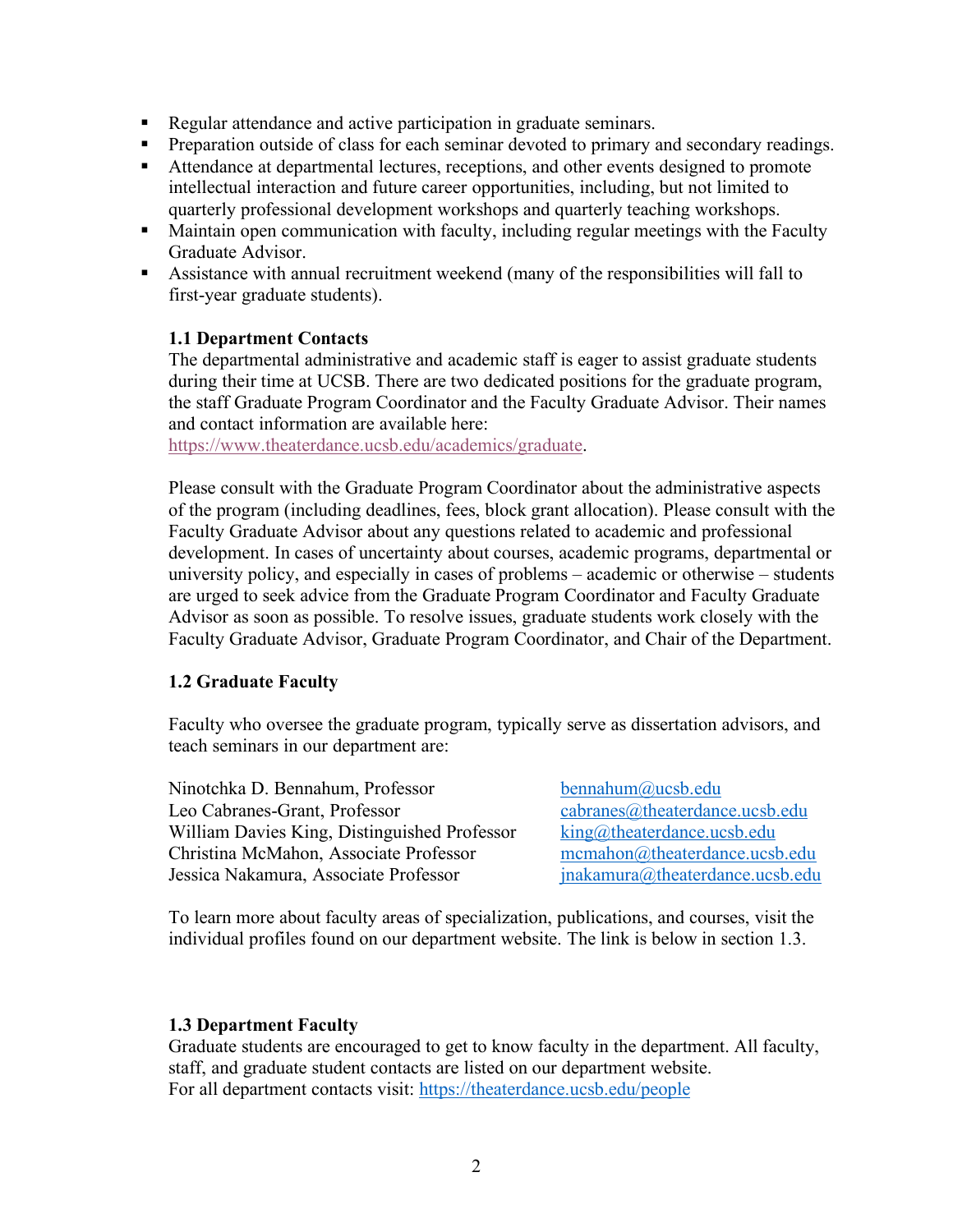## **2. Getting Started**

### **2.1 Graduate Division**

Located on the 3<sup>rd</sup> floor of Cheadle Hall, the Graduate Division is the University's office for graduate affairs. It monitors admissions, fellowships, degree checks, and graduate student employment. The Graduate Division website is the home of all information concerning university and academic policies for graduate students.

The Graduate Handbook found at Grad Division is a collection of key pages on the Graduate Division Website that outlines policies and procedures governing graduate education at UCSB. See the handbook at: http://www.graddiv.ucsb.edu/handbook

## **2.2 Establishing California Residency**

If you are a U.S. citizen or permanent resident, but not a California resident, you need to take steps **immediately upon your arrival** at UCSB to establish California residency. Information can be found at: http://www.graddiv.ucsb.edu/financial/fees-costs

### **2. 3. The Quarter System**

UCSB is on the quarter system; each quarter is 10 weeks long, followed by a week of final exams. For a full academic calendar, including registration dates, breaks, and holidays, see: https://registrar.sa.ucsb.edu/calendars/calendars-deadlines/academiccalendars/academic-calendar-for-2019-2020

### **2.4 Your Email Account**

Your UCSB email account is your official university account. You must create one as soon as possible and check it on a regular basis. For more information about setting up email, see: https://www.umail.ucsb.edu/usage/account-activation

## **2.5 Orientation**

Many orientation activities precede the opening of the academic year. All students should plan to arrive at least 7-10 days before the official start of Fall Quarter. New graduate students should attend Graduate Division's New Graduate Student Orientation. Students who are serving as Teaching Assistants or Teaching Associates may be required to attend department TA training. All first-time Teaching Assistants are also required to attend a campus-wide TA Orientation.

### **2.6 Registering for Classes**

In order for fellowships to be dispensed, new students must register for 8 units in the online GOLD system. The easiest way to accomplish this ahead of arriving at UCSB is to register for the available Theater and Dance Department seminars. During the academic year, students normally register for classes during the  $5<sup>th</sup>$  week of the previous quarter.

Once students have activated their UCSB net id and established an account, they are able to log into GOLD, the UCSB student registration system. In GOLD, students can browse course offerings and register for classes. The log in page can be found at: **https://my.sa.ucsb.edu/gold/login.aspx**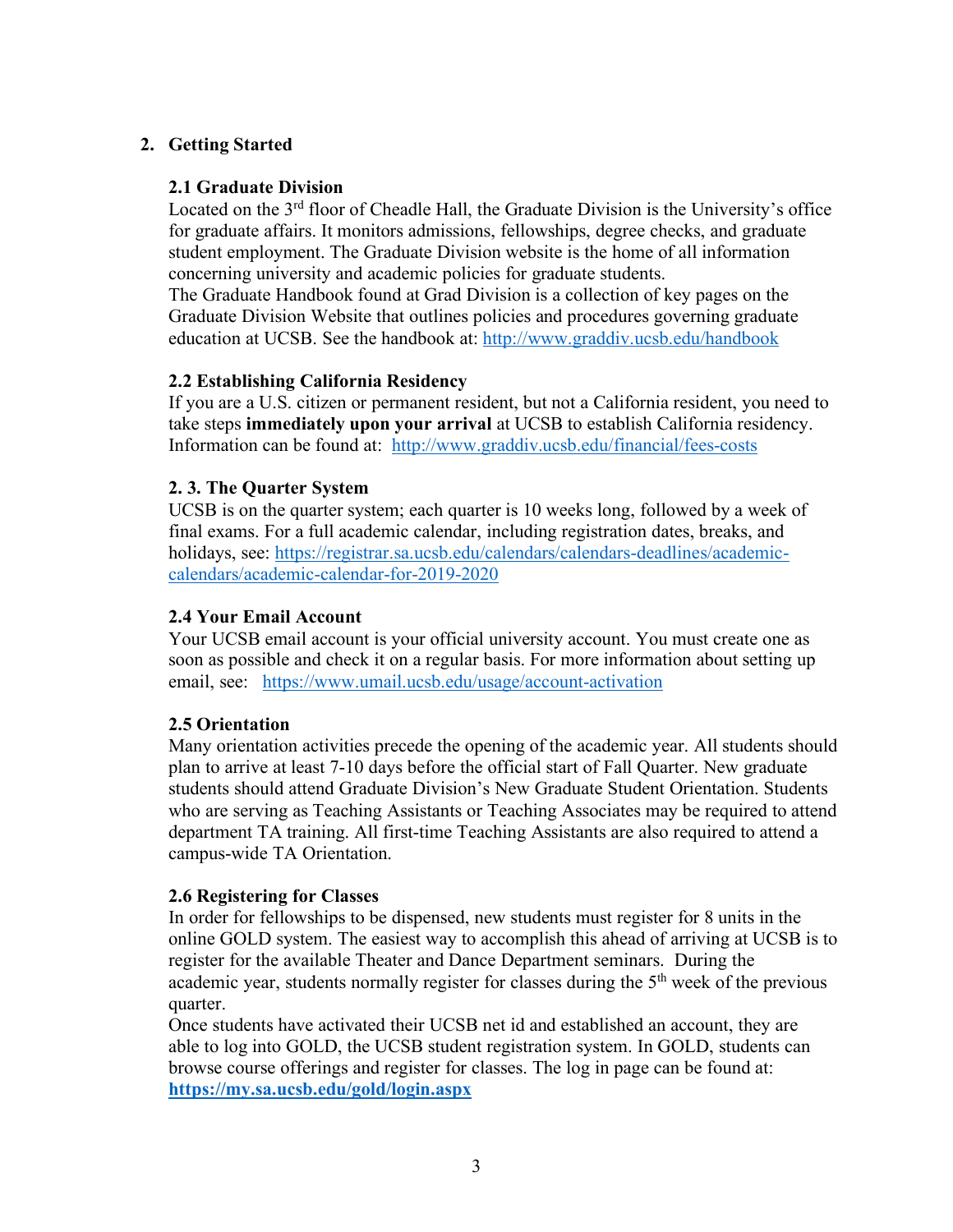Before registering for classes through the online GOLD system, all new and continuing students should consult with their Individual Advisors and the Faculty Graduate Advisor.

## **2.6 FAFSA**

The Department's entire graduate student support picture—our ability to fund you depends on your timely filing of this crucial document. You must fill it out each year. File online at: https://studentaid.ed.gov/sa/fafsa Need a tutorial on how to file? See https://www.finaid.ucsb.edu/tutorials

## **2.7. Housing**

For information on graduate housing information, go to: https://www.housing.ucsb.edu/home

## **3. Academic Basics**

**3.1. Academic Policies and Expectations:** University policies regarding graduate degree requirements, dissertation requirements, and time-to-degree standards can be found at http://www.graddiv.ucsb.edu/academic/academic-performance

**3.2. Course Load Requirements:** Graduate students are required to enroll in a minimum of 8 units per quarter. For more, visit: https://www.graddiv.ucsb.edu/academic/registration-expectations

In addition, graduate students must take a minimum number of seminars in the Department of Theater and Dance. See 4.Graduate Study in the Department of Theater and Dance for seminar requirements for MA, MA/PhD, and PhD courses of study.

**3.3. GPA Requirements:** Graduate students must maintain a 3.0 GPA to be in good academic standing. The minimum GPA is necessary for academic appointments, such as Teaching Assistantships and for fellowship allocation. For more, visit: https://www.graddiv.ucsb.edu/academic/academic-performance

## **3.5. Procedure for Incompletes**

Taking an incomplete in a course is strongly discouraged. But, in very rare cases, students will need to obtain professor approval and file a petition for an incomplete. This must be done before the last day of the quarter. Guidelines and necessary forms are located at:

https://my.sa.ucsb.edu/catalog/Current/AcademicPoliciesProcedures/IncompleteGrades.a spx

## **3.6. Intercampus Exchange**

Those interested in taking a graduate seminar at another UC campus may apply to participate in Intercampus Exchange. For more information, requirements, and paperwork: http://www.graddiv.ucsb.edu/academic/forms-petitions/intercampusexchange-eap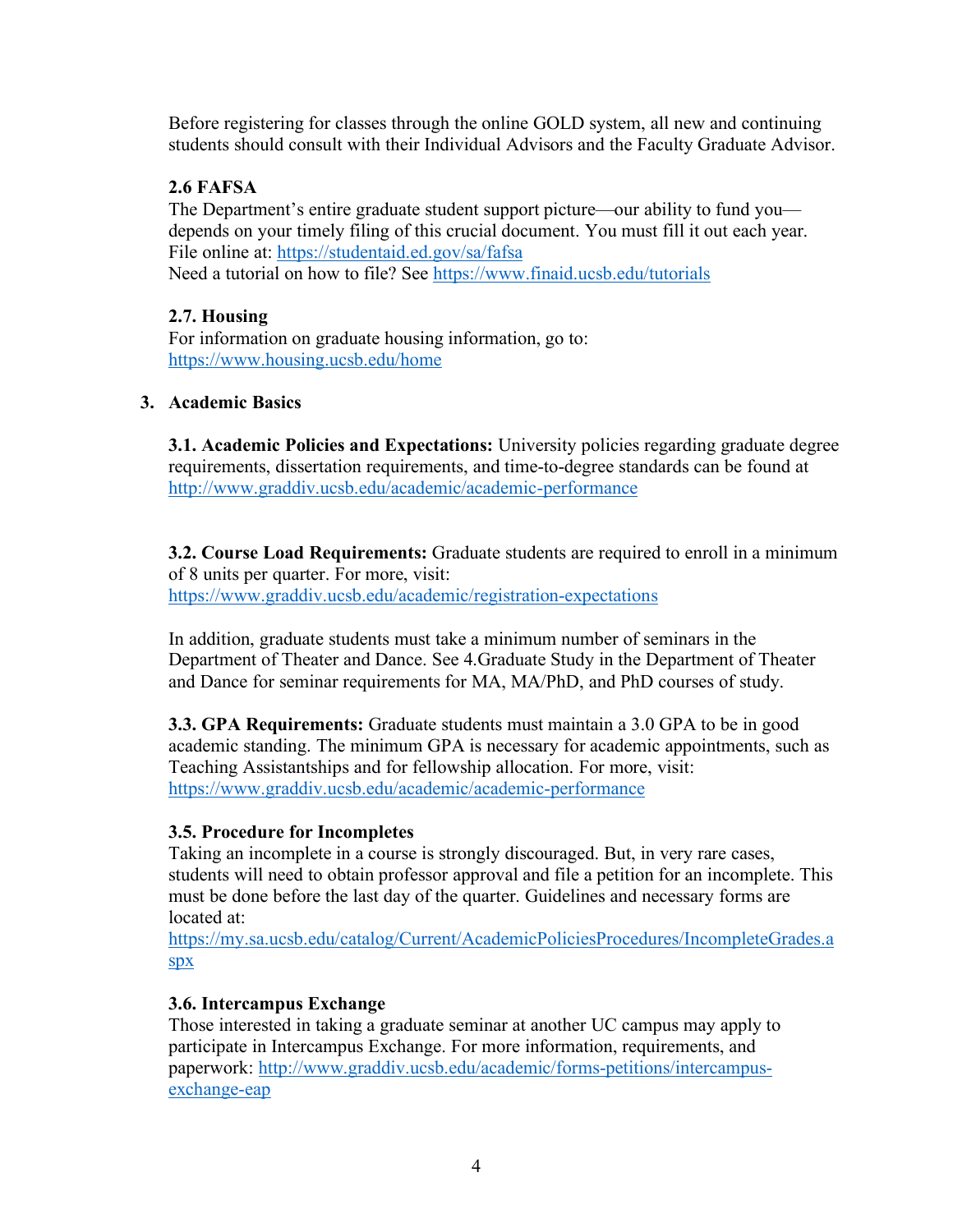The required forms can be found at: https://www.graddiv.ucsb.edu/academic/formspetitions

### **3.7. Leaves of Absence**

For conditions and procedures pertaining to leaves of absence: http://www.graddiv.ucsb.edu/academic/forms-petitions/leave-of-absence And subsequent reinstatement: http://www.graddiv.ucsb.edu/academic/forms-petitions/lapsed-status-reinstatement

## **4. Graduate Study in the Department of Theater and Dance**

Graduate work in the Department of Theater and Dance consists of courses in literature, history, theory, methodology, and criticism of global theater, dance, and performance. The curriculum is decided on a year-to-year basis by the graduate faculty with one eye to keeping graduate education on the cutting edge of research trends in the field and the other eye to the particular educational needs of the current cohort of students in the program.

Requirements for each graduate degree in Theater, Dance, and Performance Studies can be found at: https://www.theaterdance.ucsb.edu/academics/graduate/degrees

## **4.1. The MA Program**

The Master of Arts in Theater, Dance, and Performance Studies at UCSB is a two-year program which is designed to provide students with a strong general base in theory, history, and artistic practice. The MA program requires a balance of academic courses as well as practical courses and experience, all culminating in a thesis project. Most MA students take at least one graduate seminar per quarter and many become involved in productions in some way. MA students who anticipate doctoral study are strongly advised to take more than one seminar per quarter.

## **Please find the degree requirement sheet for the MA in Theater, Dance, and Performance Studies at:**

https://my.sa.ucsb.edu/catalog/Current/Documents/2019\_Majors/GRAD/TD/THEATER-STUDIES-MA-REQUIREMENTS-2019-20.pdf

## **4.1.2 Required Units for the MA Degree**

The MA requires 48 units of course work distributed over a two-year period, an MA exam, and a thesis project. The Faculty Graduate Advisor and Graduate Program Coordinator will work with students to arrange a schedule that meets all the requirements and prepares students for the MA thesis project and exams (see 4.1.3-4.1.5). A minimum of 24 units (6 courses) must be taken in graduate seminars. 16 units must be related to the practical study of theater, of which 8 must be from the THTR 261-266 sequence.

Qualified MA students often serve as Teaching Assistants, although there is no formal teaching requirement for the MA and the units gained from such experience (THTR 500) do not count towards the degree.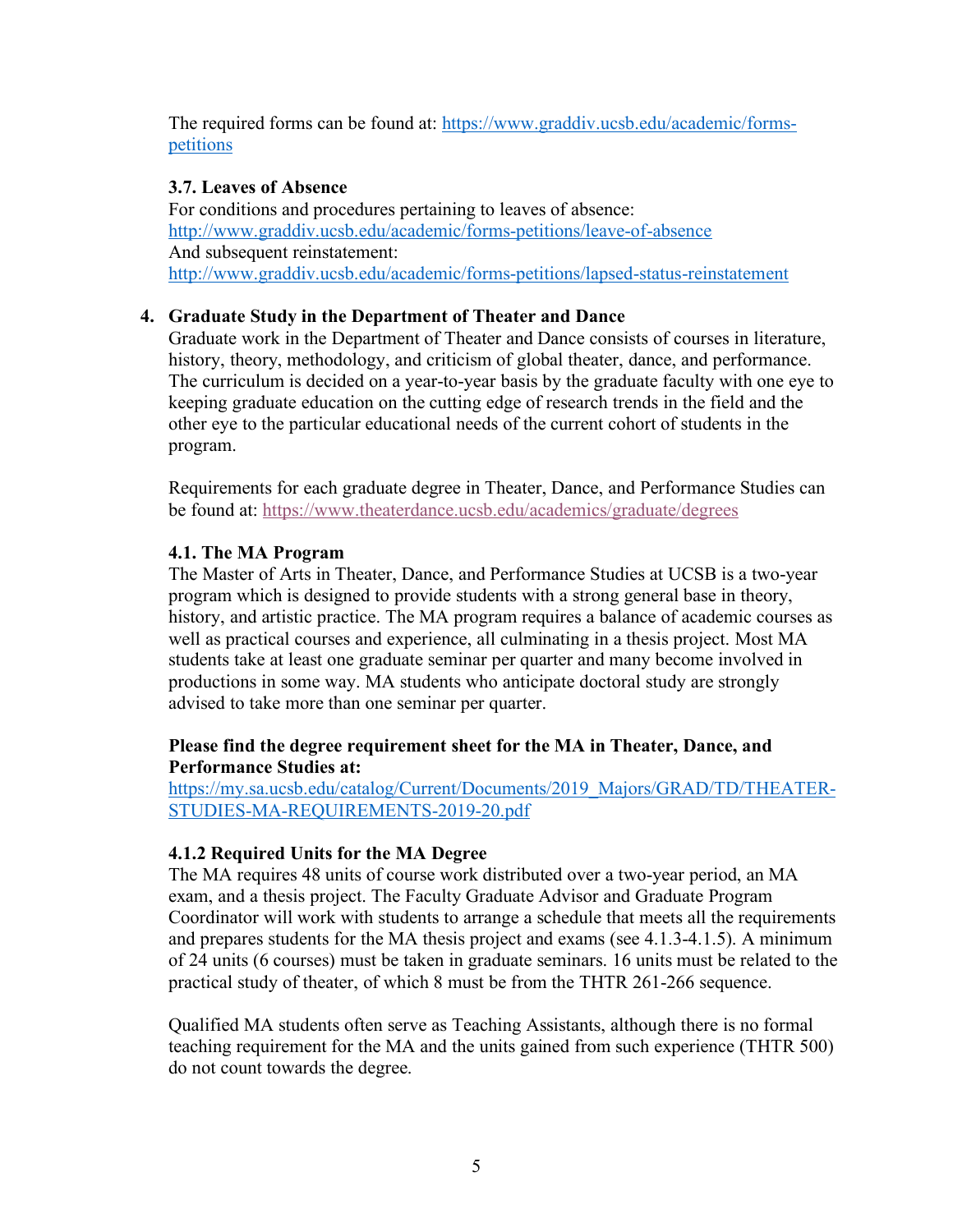There is no foreign language requirement for the MA, but students planning on pursuing a PhD are strongly encouraged to learn a foreign language.

### **4.1.3 The MA Thesis Project**

The MA culminates in a thesis project and oral exam. Depending on the student's interests, the thesis project can be a lengthy scholarly paper or a combination of practical work and a paper. All theses involve a written component. The MA student will design their thesis project in consultation with their advisor. In preparing for the thesis the student enrolls in a minimum of 4 and maximum of 8 units of THTR 598.

### **4.1.4 The MA Thesis Committee**

The thesis project is evaluated by a committee of at least 3 members, including the student's advisor who serves as chair of the committee. Two members of the committee must be ladder faculty members from the Department. The third member may be from outside the department. Nomination of the thesis committee for Masters Degree candidates should be submitted in writing to the Graduate Program Coordinator by the first week of winter quarter of the second year. The thesis committee is approved by the Faculty Graduate Advisor, the Department Chair, and the Graduate Division.

### **4.1.5 The MA Oral Exam**

MA candidates must pass a two-hour oral examination upon completion of their course work and thesis project. The first hour of the exam is a discussion about the MA thesis project; the second hour is devoted to a discussion of 5 plays of the student's choice in consultation with the chair of the student's thesis committee. The purpose of this exam is to test the analytical aptitude in dramatic literature and theater history as well as to explore the depths of the student's expertise in their chosen field of specialization, as exemplified by the thesis project. The exam is administered by the students MA thesis committee. In consultation with their MA Committee chair, the MA student schedules the exam, typically in the spring quarter of their second year. If a student fails the MA exam, they may be placed on Academic Probation. The student must retake the exam as soon as is practicable and may retake the exam only once.

## **4.2. The MA/PhD Program and the PhD program**

The MA/PhD Program is intended for students with only a BA who show outstanding potential for doctoral level study. All MA/PhD students complete 56 seminar units over the course of 3 years (24 for the MA; 32 for the PhD). MA/PhD students complete all requirements for the MA degree, as outlined in 4.1 before moving on to further coursework and PhD exams.

Upon completion of coursework, MA/PhD students move on to qualifying exams before advancing to candidacy. Detailed description of PhD requirements, including qualifying exams and advancement to candidacy are outlined below in section 4.3.

### **4.3. The PhD in Theater, Dance, and Performance Studies**

Students who enter UCSB's PhD program with an MA or MFA degree (or an equivalent 14 officially recognized by the Graduate Division) complete 2 years of coursework before advancing to candidacy. University-wide policies and requirements for Doctoral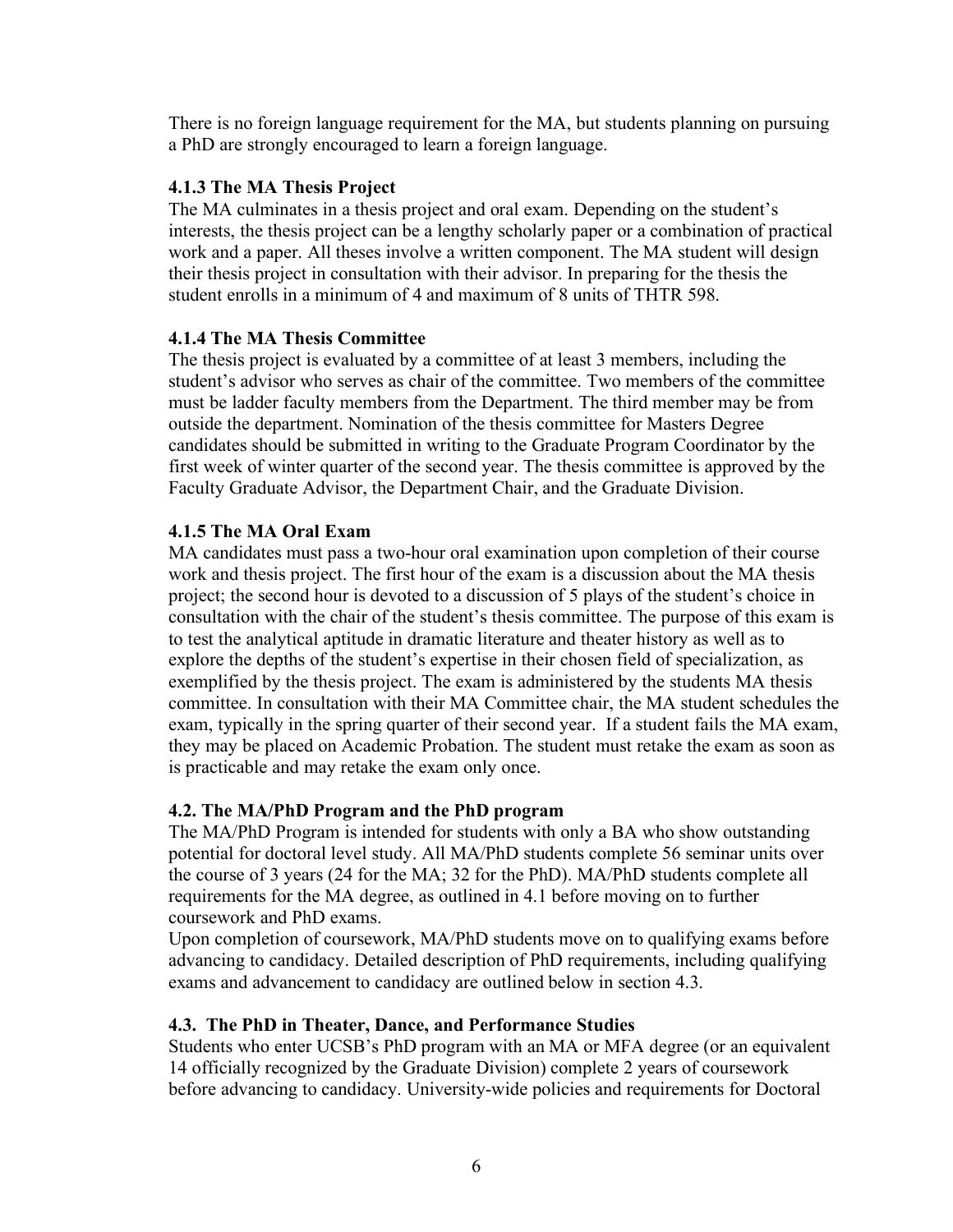study and degree can be found through Graduate Division: https://www.graddiv.ucsb.edu/academic/doctoral-degree

### **Please find the degree requirement sheet for the PhD in Theater, Dance, and Performance Studies at:**

https://my.sa.ucsb.edu/catalog/Current/Documents/2019\_Majors/GRAD/TD/THEATER-STUDIES-PHD-REQUIREMENTS-2019-20.pdf

### **4.3.1. Required Units for the PhD**

The PhD requires 9 seminars (36 units of course work) distributed over a two-year period, 24 units of THTR 500 (Teaching Practicum) distributed over a student's time at UCSB, a qualifying exam, and dissertation.

These 9 seminars break down to:

- Foundation Requirement (3 seminars): one seminar each in Methods (THTR 210 series), Theories (THTR 211 series), and historical approaches (THTR 213 series)
- Distribution Requirement (4 seminars): one seminar each in Theater and Drama (THTR 250 series or THTR 270 series), Dance (THTR 252 Series), and Performance Studies (THTR 251 series), with a fourth seminar of the student's choosing
- Electives (2 seminars): one of these can be from outside of the department (see 4.3.3)

## **4.3.2 Department Seminars**

The department offers 5-6 graduate seminars per year; these seminars make up the course work requirement. In consultation with individual faculty members, students may also take upper division courses and complete extra work to fulfill seminar requirements.

## **4.3.3 Taking Seminars Outside the Department of Theater and Dance**

8 of the 9 required seminars must be taken in the Department of Theater and Dance. Students are welcome to take as many seminars outside the department as they wish. However, only 1 seminar taken outside the department may be counted towards their required 9 seminars.

## **4.3.4. Independent Studies/Directed Reading and Research (THTR 596)**

Students should take advantage of the variety of seminar topics offered by department faculty. If a student wishes to focus their attention on a particular topic, they may approach faculty and ask to explore the topic under the faculty mentor's guidance. The terms of this arrangement - what reading and other academic work is required in order to earn seminar credit - are set between the student and faculty mentor. Students may take THTR 596 towards their 9 required seminars **only once.** 

### **4.3.5. Foreign Language Requirement**

All MA/PhD and PhD students must demonstrate reading knowledge competency in a foreign language. **This requirement must be completed before the student advances**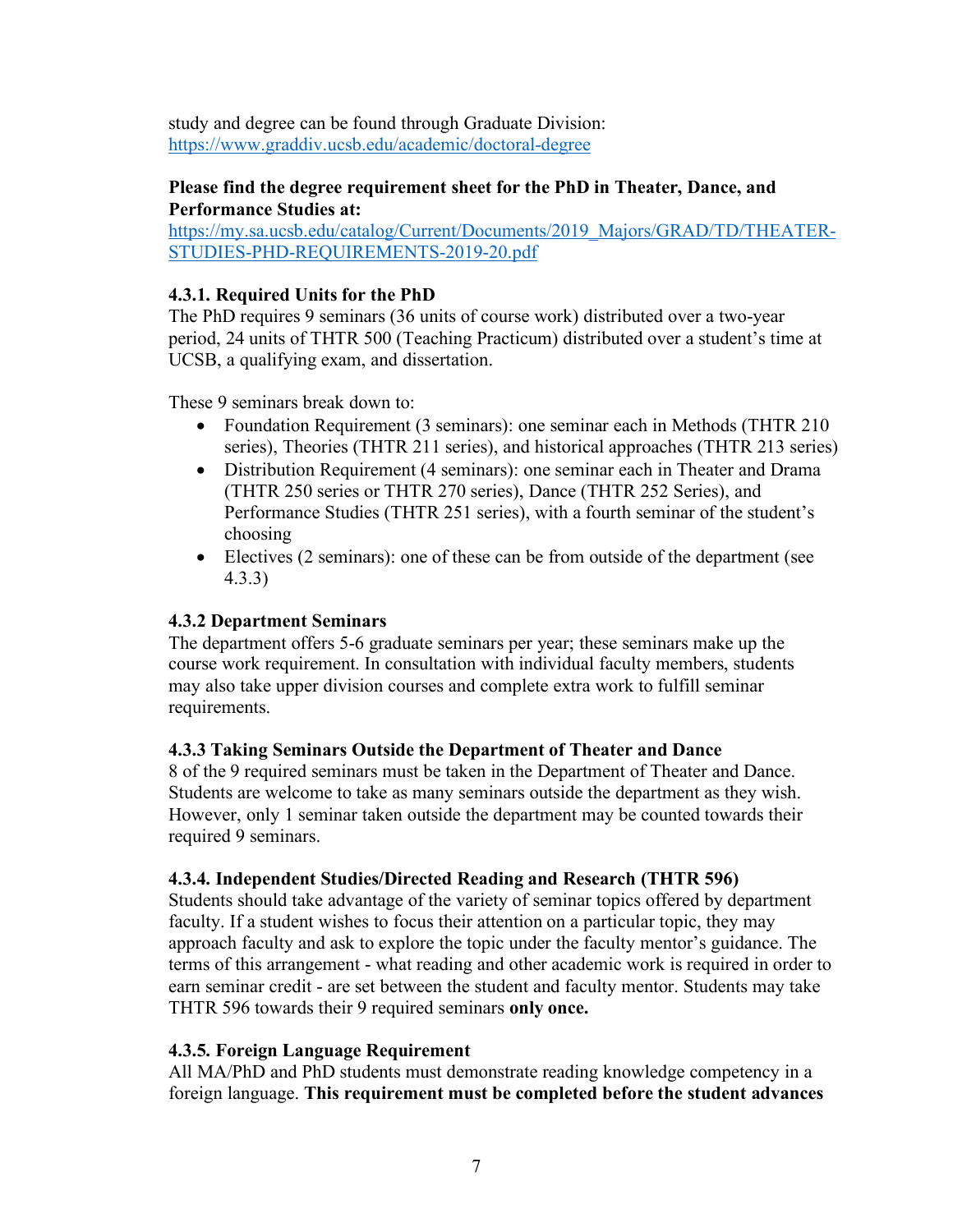**to candidacy, typically by the beginning of the third year for PhD students.** Students cannot take their qualifying examination until they have completed the language requirement.

Competency is established in one of the following ways: 1) a grade of Pass or better in an upper-division course taught in the chosen language, 2) a grade of B or better in an intermediate language training course, or, if necessary, 3) the department can administer a Foreign Language Exam. This exam takes 2 hours, during which the candidate will translate into English a passage of approximately 1000 words. Graduate students should consult with the Faculty Graduate Advisor and Graduate Program Coordinator about fulfilling the foreign language requirement.

For those writing a dissertation on a non-English subject, demonstrated oral and written proficiency in the relevant language(s) is required.

### **4.4. Doctoral Qualifying Exams**

All doctoral students must take qualifying examinations before advancing to candidacy. Qualifying exams are overseen by each student's Doctoral Committee members, chiefly, the committee chair. Students should begin thinking about their field(s) of specialization and their dissertation topic as soon as possible.

The Doctoral committee consists of 3 or more members. The Chair and one other member of the committee must be from the graduate faculty in the Department of Theater and Dance. Other members may be from other UCSB departments, other UC campuses, or outside of the UC system, but must be approved by the Chair of the committee. Final approval of doctoral committee rests with the Graduate Division.

Students typically compile their reading lists in the spring quarter of their 2<sup>nd</sup> year for PhD students and 3<sup>rd</sup> year for MA/PhD students; then students take written exams at the start of the fall quarter of the  $3<sup>rd</sup>$  year for PhD students and  $4<sup>th</sup>$  year for MA/PhD students and turn in the dissertation prospectus by the end of that same quarter.

While there are general parameters for exams and timelines for progressing through the exam preparations, individual parameters may differ slightly. Students should consult with their committee chair about the specifics of each of the elements of the exam.

Qualifying exams are made up of 5 parts in the following order:

**Part I: Reading Lists and Written Exam – A student creates two reading lists in** consultation with their chair, one for each cognate area of expertise related to their research. Each reading list is approximately 40-60 works, but the student should verify the exact number with their chair. The written exam is the culmination of a student's preparation in these two cognate areas. During the two-day exam (one four-hour day for each list), students will write essays in response to questions created by the dissertation committee.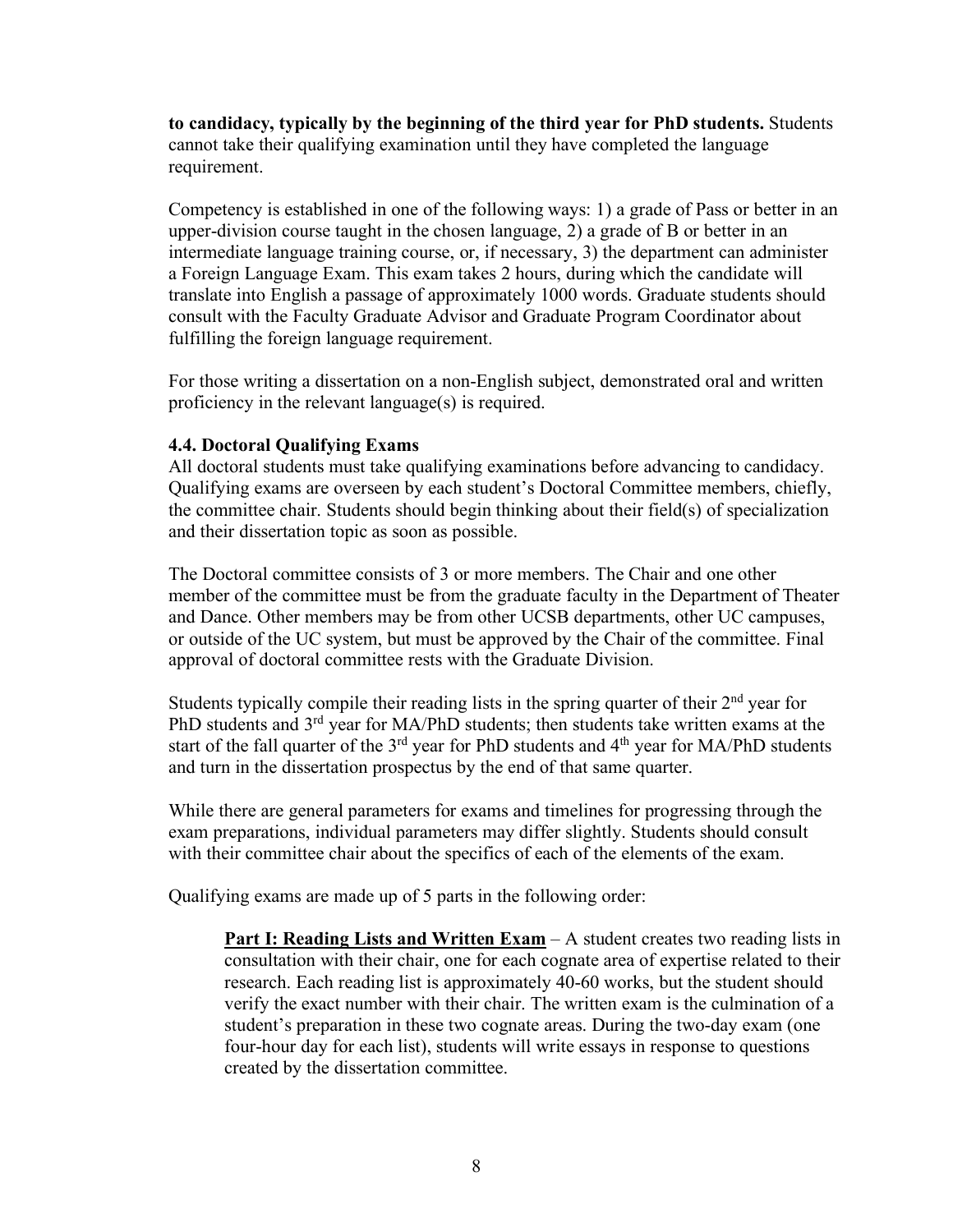**Part II: Course Syllabi** – Students must create three course syllabi, one for each of the following fields: 1) Performance History, 2) Dramatic Literature, Theory, and Criticism, and 3) World Theater and Performance. Topics should be chosen to both establish competency in a range of topics and highlight each individual student's specific area(s) of expertise. It is encouraged that students design these syllabi for a range of class formats and levels as well – i.e. large enrollment lecture course, smaller upper division course, graduate seminar. Students should turn in the course syllabi when they take the written exam.

**Part III: Oral Exam Part 1** – Approximately two weeks after a student takes their written exam, the student takes the first part of the oral. In consultation with their chair, the student will prepare a short presentation on their dissertation topic. During the oral, the student will give this presentation and answer questions about the presentations, written exams, reading lists, and syllabi.

**Part II: Dissertation Prospectus** – The written dissertation prospectus provides an idea of the principal arguments, theories, and methodologies of the future dissertation project. See Appendix 1 for Prospectus Expectations.

**Part V: Oral Exam Part 2** – After turning in the dissertation prospectus to their committee, the student will take the second part of the oral exam, in which the committee asks the student questions about the prospectus.

### **4.4.1 Exam Timeline**

Ph.D. students typically complete their qualifying exams by the end of the fall of their 3rd year, and M.A./ Ph.D. students typically complete their qualifying exams by the end of the fall of their 4<sup>th</sup> year. The standard timeline for the qualifying exam is:

Quarter before exams (typically spring):

- Students should finalize their committees
- in consultation with their committee chair, students develop the two reading lists
- by end of Spring, students submit lists to committee (after chair approves)

#### Fall Quarter:

- September: student submits 3 syllabi to committee, takes written exams
- October (approximately 2 weeks after written exam): oral exam part 1: student gives a short presentation about their dissertation. The oral exam will also cover the written exam, reading lists, and 3 syllabi.
- Week of Thanksgiving: After chair approves the prospectus, student submits prospectus to committee; sets oral exam part 2 date
- First week of December (week 10 of the quarter): oral exam part 2: student discusses prospectus with committee

### **4.4.2. Retaking the Exam**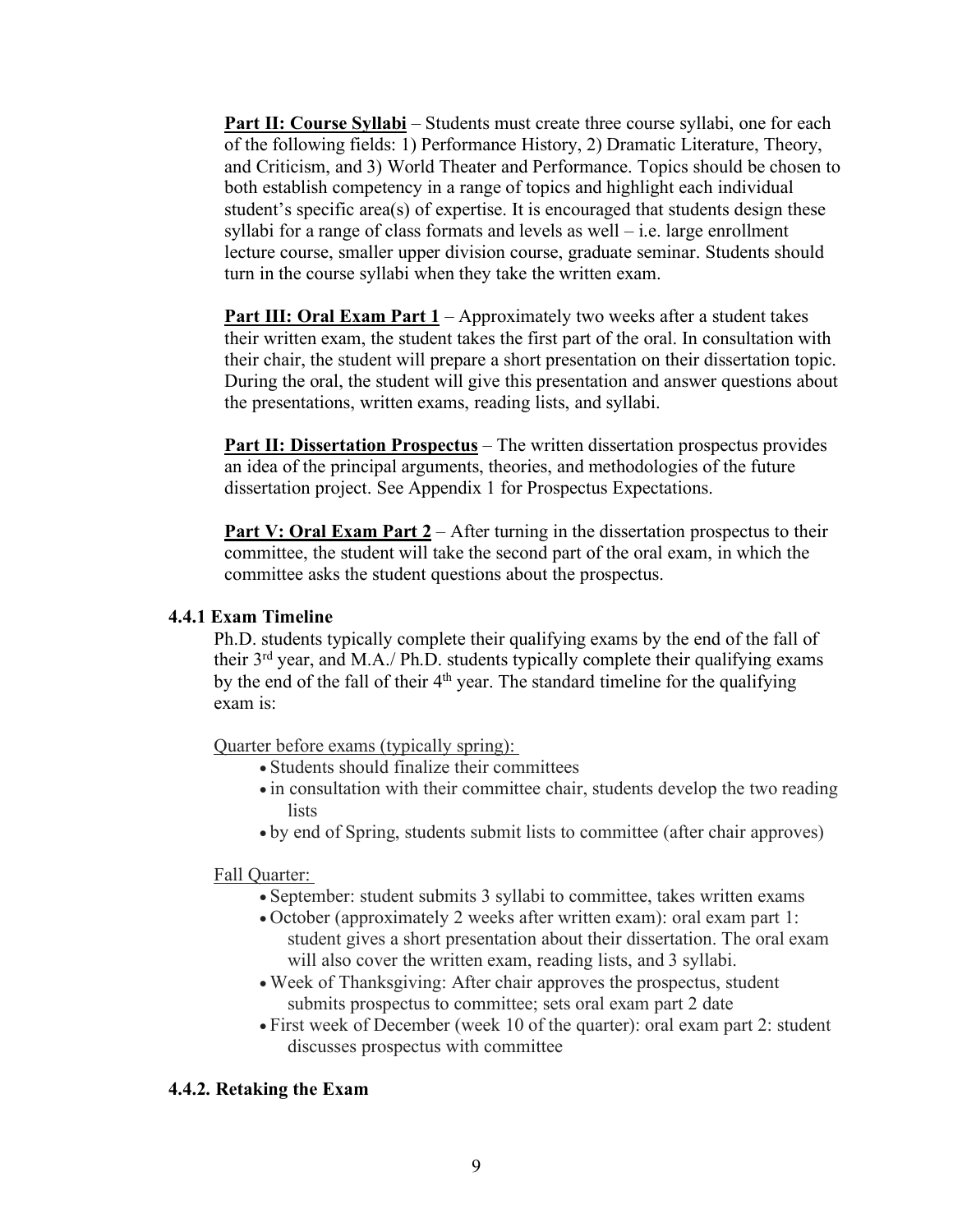If a student fails any part of the qualifying exam, they may be allowed to retake the exam at the discretion of the examining committee, based on the same reading lists. Students may retake the exam only once.

## **4.4.3. Advancement to Candidacy**

Upon successful completion of all 5 parts of this examination, the student will be recommended for advancement to candidacy. From this point, the student will become a "doctoral candidate." This status, which is informally known as "ABD" (all but dissertation), is a significant step beyond being a doctoral student. For more information on advancement to candidacy, visit: http://www.graddiv.ucsb.edu/academic/doctoraldegree#doctoral-advancing

### **4.5. Writing the Dissertation**

After advancing to candidacy, graduate students' focus shifts from course work to writing the dissertation. Students should work closely with their dissertation chairs to develop a writing schedule.

Failure to make satisfactory progress on the dissertation can jeopardize teaching appointments in the department. See 6. Normative Time for Departmental and University regulations for timely completion of the dissertation.

### **4.6. Filing the Dissertation**

All filing deadlines and procedures can be accessed through Grad Division: http://www.graddiv.ucsb.edu/academic/Filing-Your-Thesis-Dissertation-DMA-Document

### **4.7. Doctoral Emphasis Programs**

In designing their program of study at UCSB, PhD students may opt to pursue a Doctoral emphasis in a field that intersects with and reinforces their area of study within theater, dance, and/or performance studies. For a list of the possible emphases associated with Theater and Dance and links to their various requirements, see our website: https://www.theaterdance.ucsb.edu/academics/graduate/degrees

## **5 Teaching Opportunities**

The Department of Theater and Dance considers teaching to be a vital part of graduate students' training and crucial to their scholastic development. Graduate teaching assistants and associates play an important role in educating undergraduates. The Department of Theater and Dance offers a wide variety of teaching assignments, including courses in acting, theater studies, and performance studies.

### **5.1. Teaching Assistantships**

Teaching Assistants are supervised by a faculty member. Teaching Assistants often lead smaller discussion sections for large lecture courses, among other responsibilities determined by the faculty supervisor.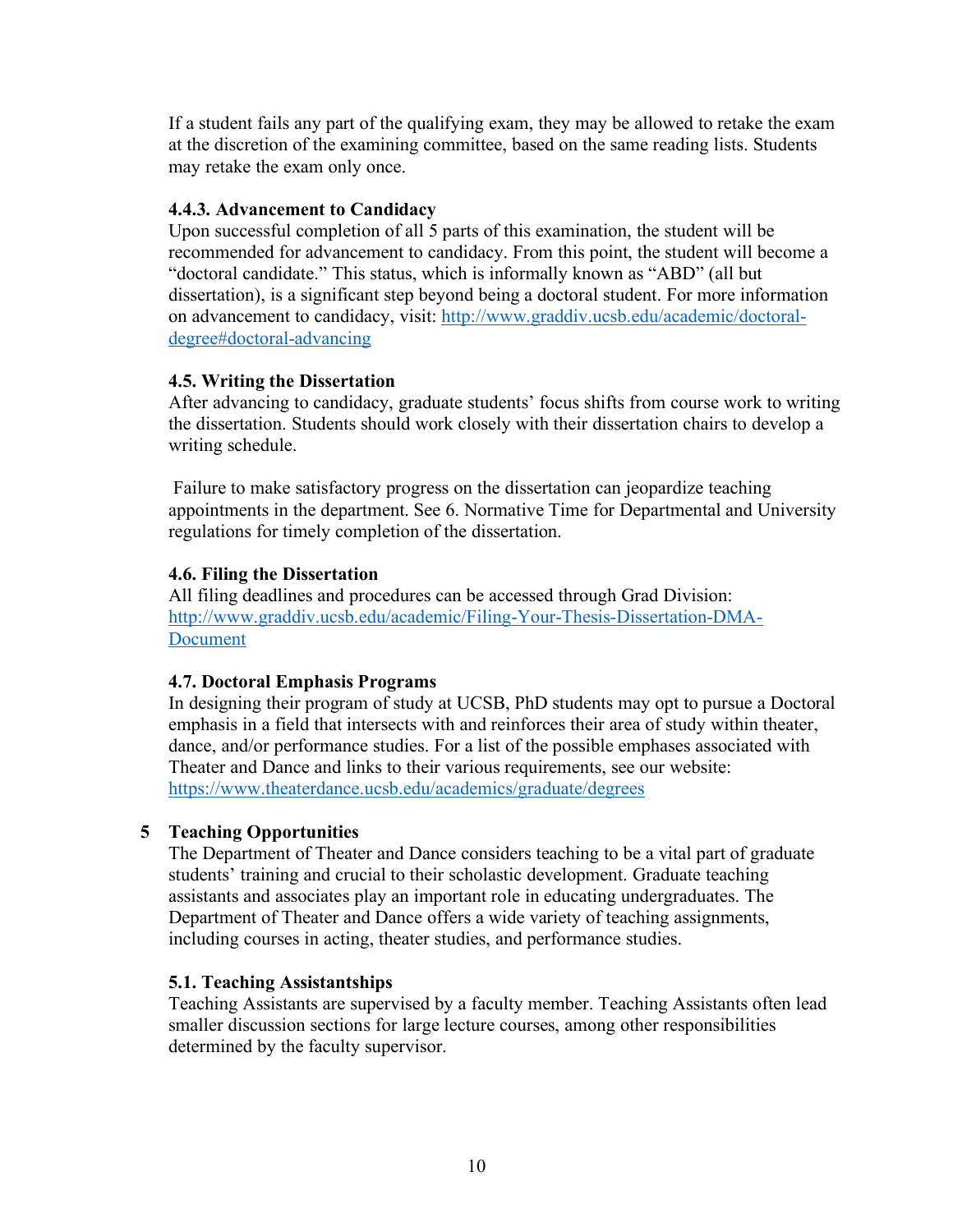All doctoral students in the Department of Theater and Dance are required to serve as Teaching Assistants, and the schedule for teaching years is usually determined alongside a student's offer of admission. TAs earn 4 units per quarter of teaching by enrolling in THTR 500 under the appropriate faculty supervisor (the instructor of record for the course). All TAs are paid at the standard university rate.

For information on teaching positions, TA training, employment eligibility, and other TA related issues, visit:

https://www.graddiv.ucsb.edu/financial/employment/academic-appointments For description of qualifications for all academic appointments: https://ap.ucsb.edu/resources.for.prospective.employees/graduate.student.academic.appoi ntments/description.and.minimum.qualifications/

### **5.2. Teaching Assistant assignments**

Graduate students are assigned TA-ships by the Chair of the Department, in consultation with the Faculty Graduate Advisor. When making assignments, many factors are considered, including faculty and departmental needs. This is a complex balance, and the Chair and Faculty Graduate Advisor make every effort to see that graduate students gain a variety of teaching experiences over the course of their time in the program.

## **5.3 Teaching Assistant Training**

Teaching Assistant positions require attendance at campus wide and department TA training. See section 10.3 for information on other available teacher training and resources.

### **5.4. Teaching Assistant Salaries**

Teaching assistantships are the chief source of financial support for our graduate students. TA-ships cover in-state fees and health insurance. Please note that paychecks are issued at the end of the pay period. Thus, a student's first paycheck will not arrive until Nov. 1; the last paycheck arrives July 1. The university limits TA-ships to 12 quarters, with exceptions allowed up to a maximum of 18 quarters. (Summer TA-ships are not counted in this tally.)

## **5.4. Teaching Associateships**

Teaching Associateships are an opportunity for graduate students to design and teach their own courses. They are occasionally available within our department and are highly competitive. *Minimum* requirements for appointment can be viewed at: https://ap.ucsb.edu/resources.for.prospective.employees/graduate.student.academic.appoi ntments/description.and.minimum.qualifications/

## **5.5. Other Teaching Opportunities**

Other employment may be available in the Department through faculty research grants or readerships in large upper-division classes. Any university employment opportunities beyond assigned TA-ships, must be discussed with the Faculty Graduate Advisor. Graduate students may also apply to teach during UCSB's summer session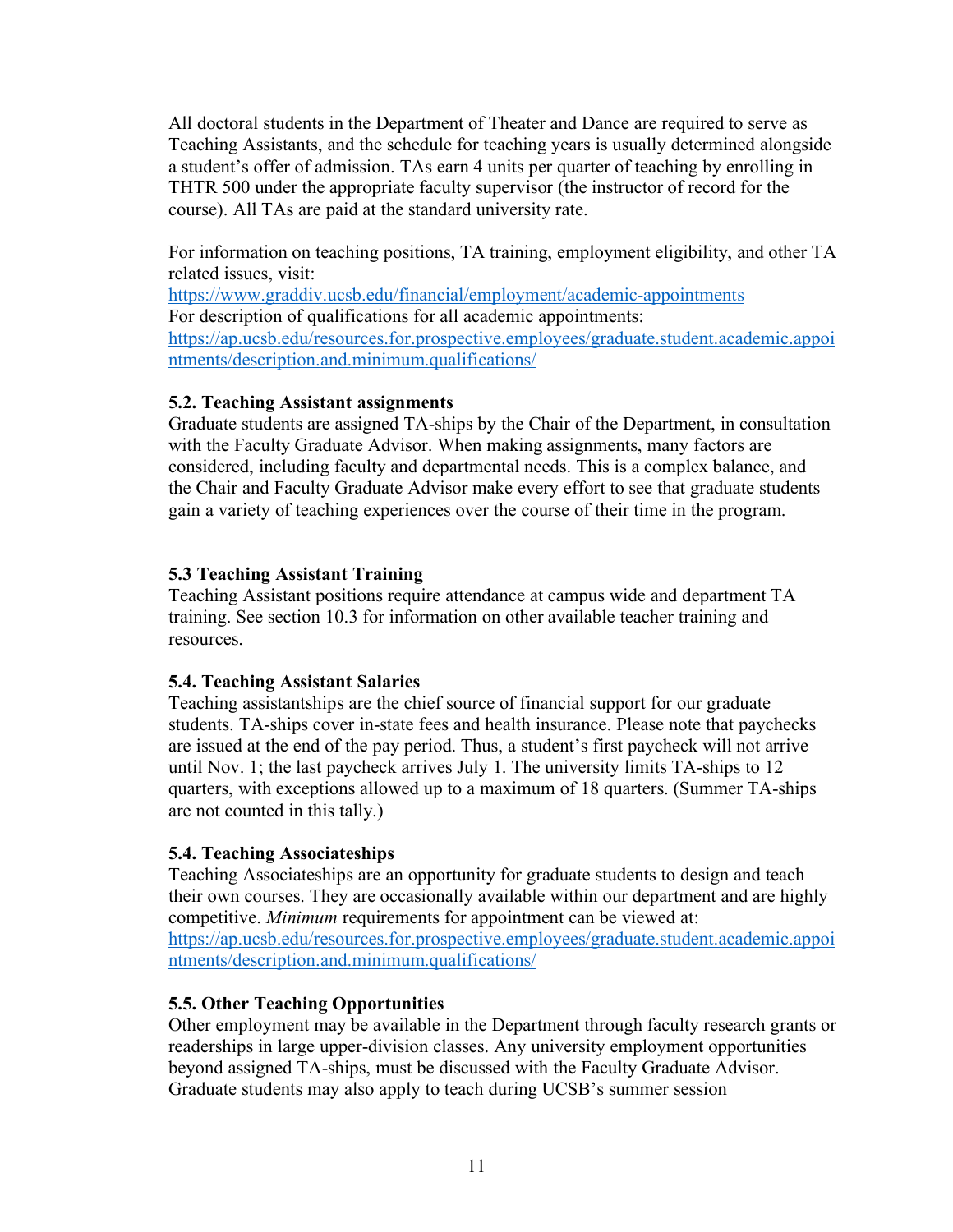## **6. Normative Time**

At UCSB, "normative time" is the number of years department faculty believe reasonable for a full-time student, entering under normal circumstances, to complete degree objective (s). In the Department of Theater and Dance, normative time is as follows:

- 2-3 years for completion of the MA
- 5-7, years for completion of the MA/Ph.D. degree program
- 4-6 years for completion of the Ph.D. for those who entered with an MA or MFA from another institution.

Please note that the department's standards of normative time are stricter than Graduate Division's standards.

The timing table at the end of the handbook (Appendix 2) provides a helpful map to achieving the required milestones in normative time.

Graduate Division normative time standards can be viewed at: http://www.graddiv.ucsb.edu/academic/academic-performance#time-to-degreestandards

Students who are beyond normative time cannot be considered for campus fellowships and cannot be employed on campus unless an exception is granted by the Dean of the Graduate Division.

### **7 Artistic Experience and Opportunities for Doctoral Students**

Graduate study in the Department of Theater and Dance is rigorous and demanding. Artistic opportunities are available and must be pursued in consultation with the student's advisor and the Graduate Advisor.

### **8 Financial Matters**

### **8.1. Fellowship Information**

Graduate division provides information on a range of fellowships. The Graduate Resource Center also offers practical resources and employs a Funding Peer, a graduate student employee whose job it is to assist other graduate students in finding the right funding.

Graduate Student Resource Center Funding page: http://www.gradpost.ucsb.edu/funding Graduate Student Resource Center Money page: http://www.gradpost.ucsb.edu/money Central Campus Fellowships:http://www.graddiv.ucsb.edu/financial/central-campusfellowships

Other UCSB Fellowships: http://www.graddiv.ucsb.edu/financial/other-ucsb-fellowships UC wide Fellowships: http://www.graddiv.ucsb.edu/financial/uc-fellowships Extramural Funding: http://www.graddiv.ucsb.edu/financial/extramural-funding **And don't forget: Funds dispersal is dependent upon timely filing of the FAFSA each year.**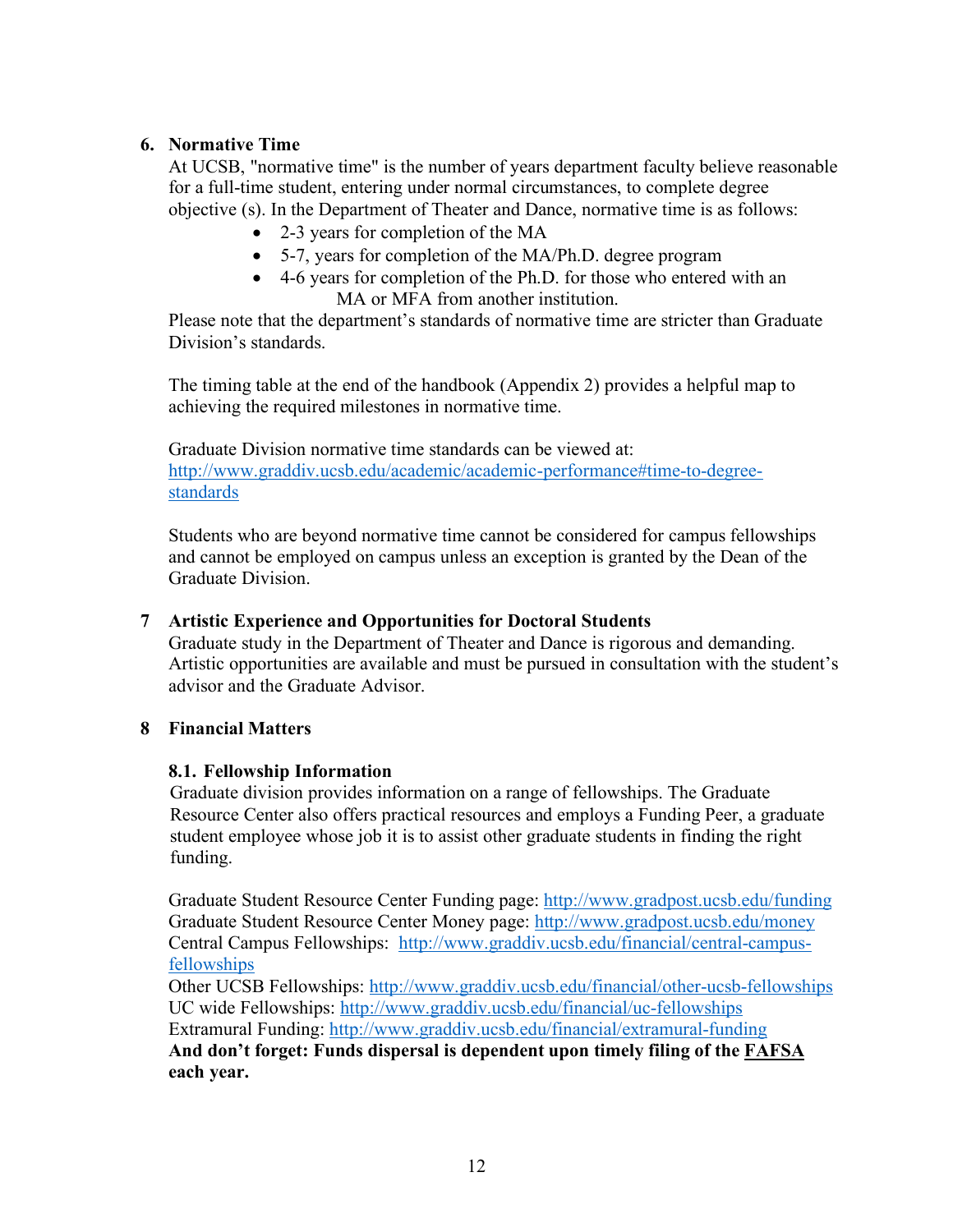## **8.2. Taxes**

Questions about taxes on Fellowship support, TA salary, and more can be answered at: http://www.graddiv.ucsb.edu/financial/tax-information

The Graduate Funding Peer and Graduate Student Resource Center are also great resources for understanding taxes in the grad school context.

## **8.3. Deferral of Payment of Fees**

TAs may defer payment of fees until they receive their first paycheck of the quarter. Request a letter from the Graduate Program Coordinator and take it to the Cashier's Office, 1212 Student Affairs Bldg. There is a \$25 fee for deferrals.

## **8.4. Financial Emergencies**

Emergency Loans are available to graduate students through Financial Aid. For a list and the terms, please visit: https://www.finaid.ucsb.edu/loans?filter=graduate

GSA Emergency Relief Grant is designed to help graduate students who are experiencing sudden financial distress due to unforeseen circumstances such as loss of an immediate family member, medical emergency, or unexpected loss of employment. The amount awarded ranges between \$100-\$1000 depending upon individual circumstances. For more information and application, visit: http://www.gsa.ucsb.edu/funding/gsa-emergencyrelief-grant

The UCSB Financial Crisis Response Team assists students who are experiencing financial crisis by working with the Office of Financial Aid and other campus resources to evaluate and respond to students in urgent financial need. More information can be found at:

http://www.gradpost.ucsb.edu/life/life-article/2018/10/11/financial-crisis-response-teamto-help-students-in-financial-distress

## **8.5. Financial Planning Resources**

Financial Aid provides budget planning tools, childcare grants, and Financial Awareness Counseling. To access these tools, go to: https://www.finaid.ucsb.edu/tools

# **9 Health Insurance and Student Health Services**

Medical health insurance is provided for all Teaching Assistants. For all other graduate students, enrollment in the Graduate Student Health Insurance Plan is automatic and part of the registration process. The health insurance begins on the first day of the fall quarter and continues for one year, if the student is enrolled for all 3 quarters. Overview of Insurance coverage is accessible at: http://studenthealth.sa.ucsb.edu/insurance/overview

## **9.1. Spouses and dependents**

Spouses and dependents are eligible for enrollment in the Graduate Student Health Insurance Plan, for a fee. Details and application can be found at: http://studenthealth.sa.ucsb.edu/insurance/voluntary-and-dependent-enrollment-2019--- 2020

## **9.2. Waiving Health Insurance**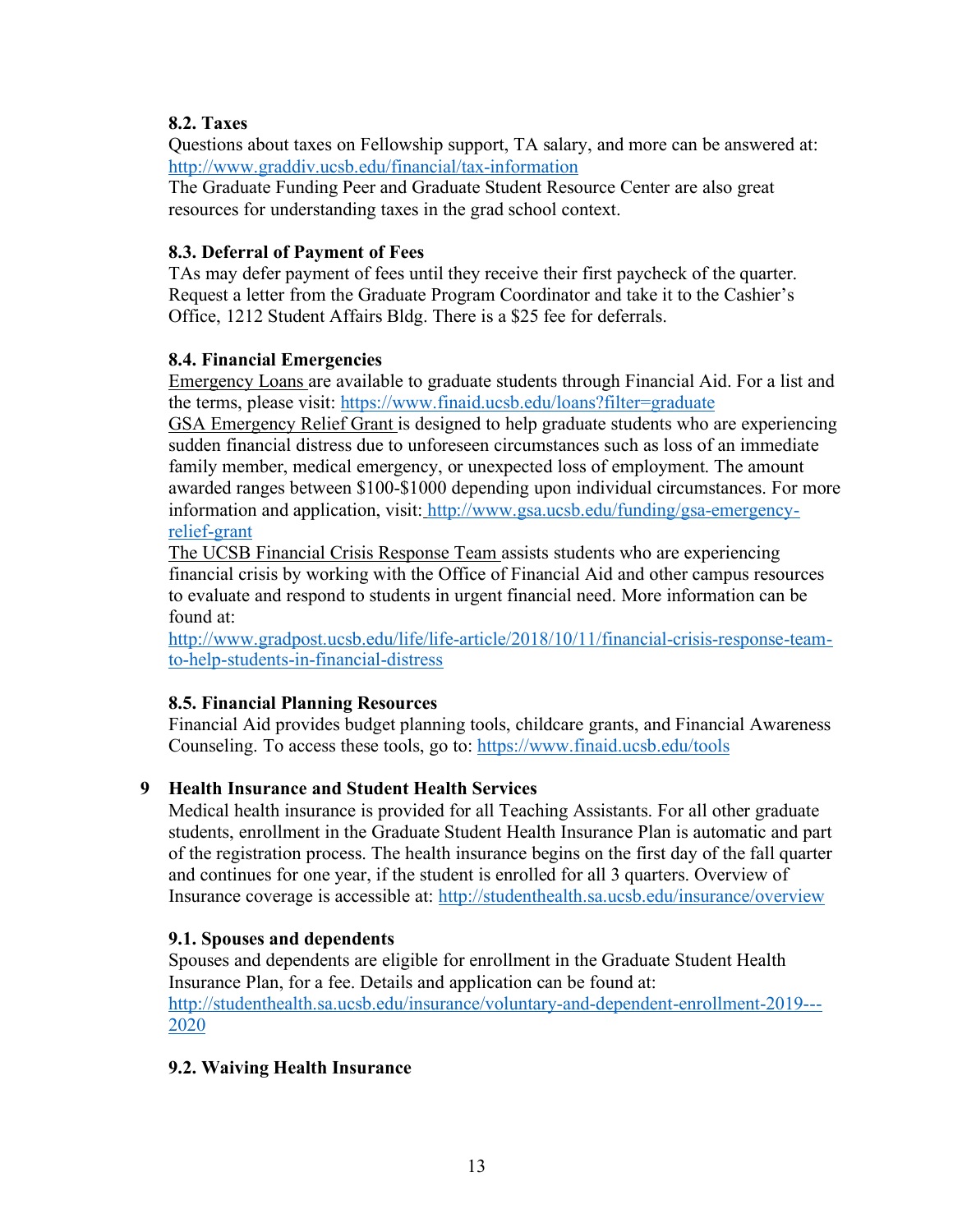Students who can show evidence of comparable outside health insurance coverage can be exempted from this fee. http://studenthealth.sa.ucsb.edu/insurance/waivingunwaiving-health-insurance

## **9.3. How-Tos**

How-tos for making appointments, insurance questions, and other useful info can be found at: http://studenthealth.sa.ucsb.edu/home-1/home/how-to

## **9.4. Counseling Services**

Counseling & Psychological Services (CAPS) is committed to providing timely, culturally appropriate, and effective mental health services to our diverse UCSB student body, as well as professional consultation to faculty, staff, and families. All registered students are eligible for services at CAPS. http://caps.sa.ucsb.edu

## **10 On Campus Resources**

**10.1. Graduate Resource Center and Grad Post:** The Graduate Resource center offers workshops and events on a wide variety of issues – mental health, time management, money management, how to find funding, and more. Events are regularly posted on the Grad Post so make sure to subscribe.

http://www.gradpost.ucsb.edu/events

**10.2. Academic Counseling:** The Graduate Academic Counselor, Ryan Sims, is available to support students with their academic journey with in-person meetings, phone meetings, and workshops. Areas of support can include: academic goal setting and planning, communication and conflict resolution skills, time management skills, work/life balance, campus mental health and other resource referrals, and confidence building strategies.

Call or email for an appointment at 805-893-2068 or ryan.sims@graddiv.ucsb.edu Online resources are available at: http://www.gradpost.ucsb.edu/wellness

**10.3. Resources for Teachers:** Workshops and resources are regularly offered for graduate student teachers through the Graduate Resource Center (check Grad Post, link above) and Instructional Development: http://id.ucsb.edu

**10.4. Career Advice through Career Services:** Find information about all kinds of career prep resources including the very useful UCSB Graduate Student Career Guide, visit https://career.sa.ucsb.edu/gradstudents

# **10.5. IHC**

Interdisciplinary Humanities Center offers research support through funding and research groups. To explore resources through IHC, visit the website: https://www.ihc.ucsb.edu

## **10.6. Writing**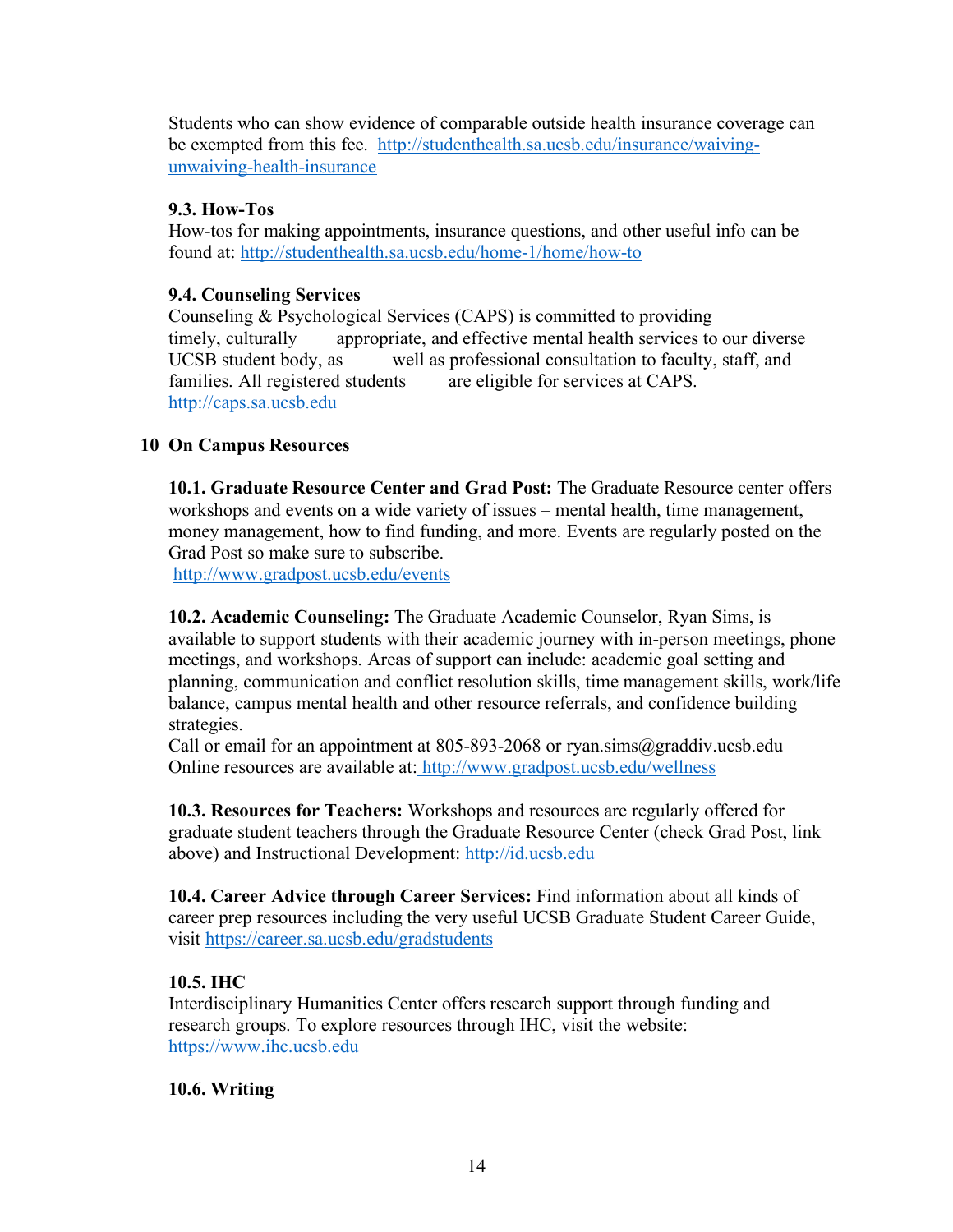The Graduate Student Resource Center employs a Graduate Writing Specialist who is available for one-on-one writing consultations. For more information: http://www.gradpost.ucsb.edu/writing/consultations

Writing Workshops are also offered through GSRC. Check Grad Post for dates.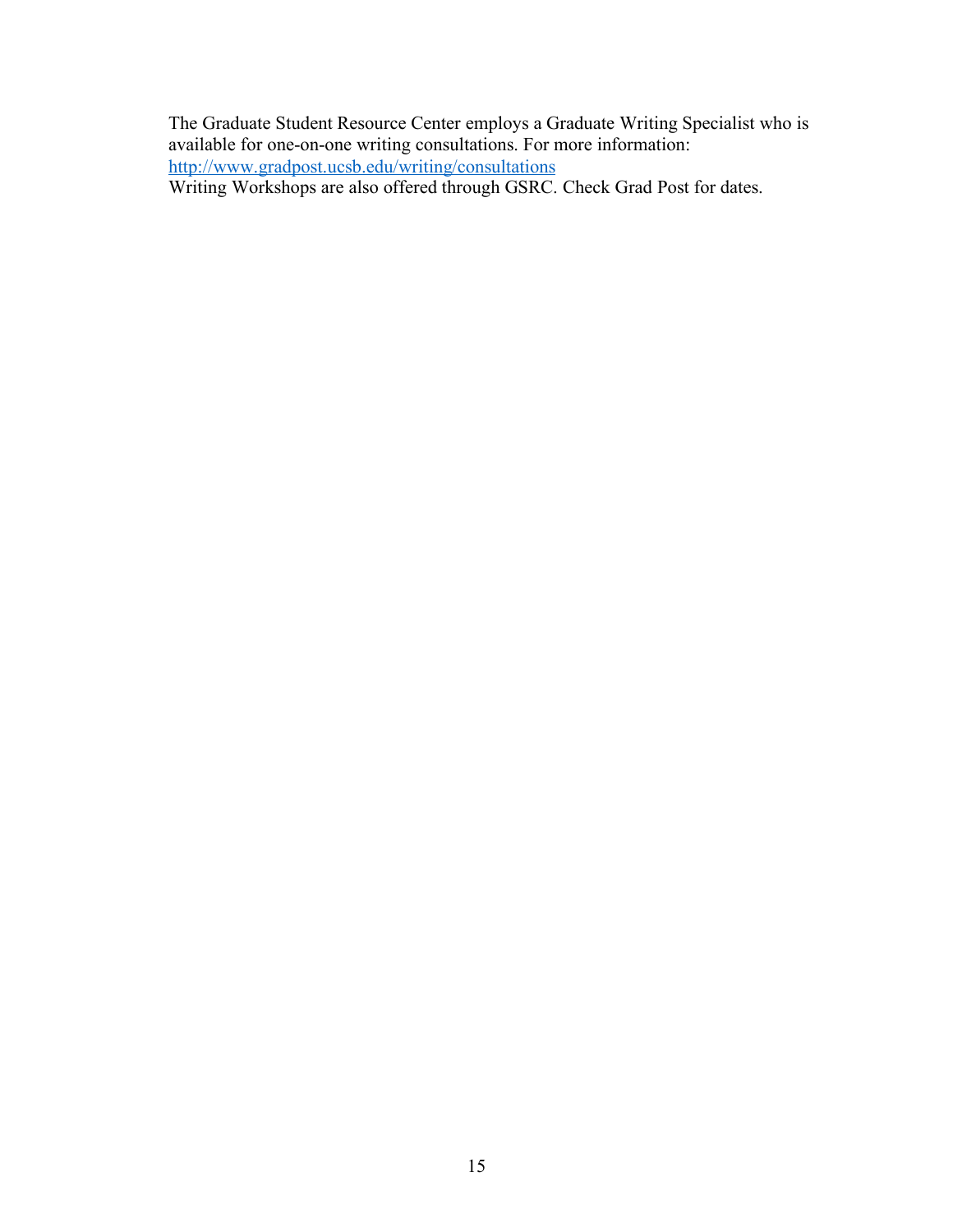# **Appendix 1 Department of Theater and Dance Dissertation Prospectus Expectations** (approved April 2020)

Below are the five basic guidelines for your prospectus, including questions you need to address. You do NOT need to follow this order, but the prospectus should be well written, well argued, and concise (ideally 10-15 pages, excluding bibliography). Please consult with your advisor on the organization and format of the prospectus. Following the new qualifying exam timeline, effective from Fall 2020, your prospectus is due to your committee no later than **the week of Thanksgiving**.

- **Premise:** What do you want to do?
	- $\circ$  Explain what do you want to do:
		- Introduce your main topic and major research questions
		- Introduce your interventions in existing scholarship
		- Introduce your central argument in one paragraph
- **Scope:** What do you need to know?
	- o Provide the scope of your research
		- Explain what ground will be covered, both in terms of concepts and of the span of the case studies.
			- Include a discussion of limits to your dissertation and what major areas you will not discuss; explain why.
		- Define key terms
		- Define key historical contexts
	- $\circ$  Explain why it is important to do your research and what your intervention(s) may be
		- Why is your research necessary in light of other work in your field? Where do you situate your research?
		- What field(s) is your work, what is the theory and literature available? And how do you fit in: how does your research build upon or expand what other scholars have said?
- **Methodology:** How do you want to do it?
	- $\circ$  Explain set of tasks you will undertake to collect your material (including but not limited to close-reading, ethnography, archival research, embodied performance, performance documentation)
	- $\circ$  Explain your framework for analysis: once you collect your research how will you analyze it? How is your methodology the best fit for the theoretical framework of your dissertation?
	- o Make sure you explain which tasks for collecting research are most appropriate for each case study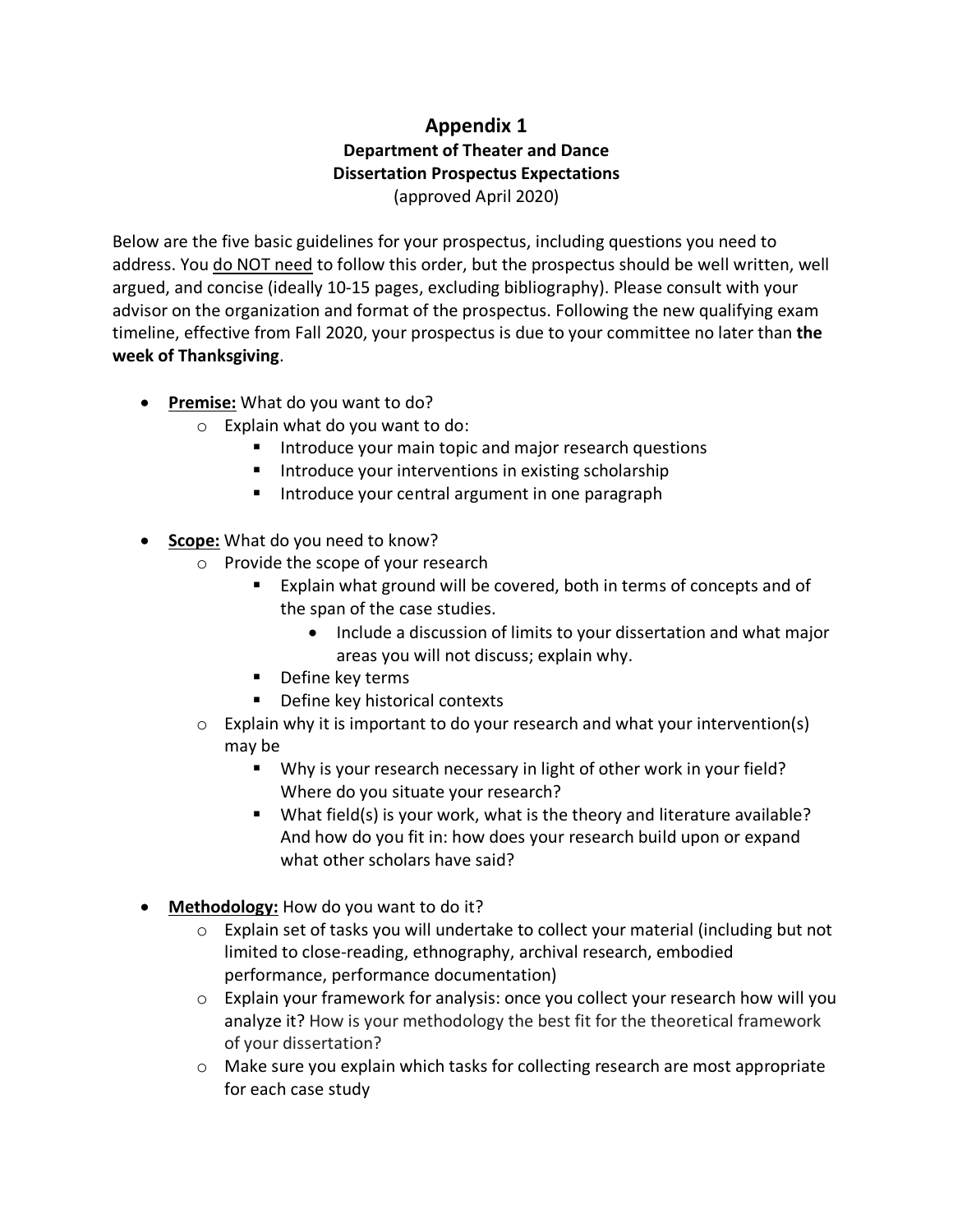## • **Chapter Breakdown**

- o Provide details of your case studies
	- For each chapter, outline its contents and conceptual importance to the study
- o Include a conclusion that articulates about the urgency of your project and raises questions about future research
- **Bibliography** (no page limit)
	- o Please provide a bibliography of major works for the dissertation, divided into primary and secondary sources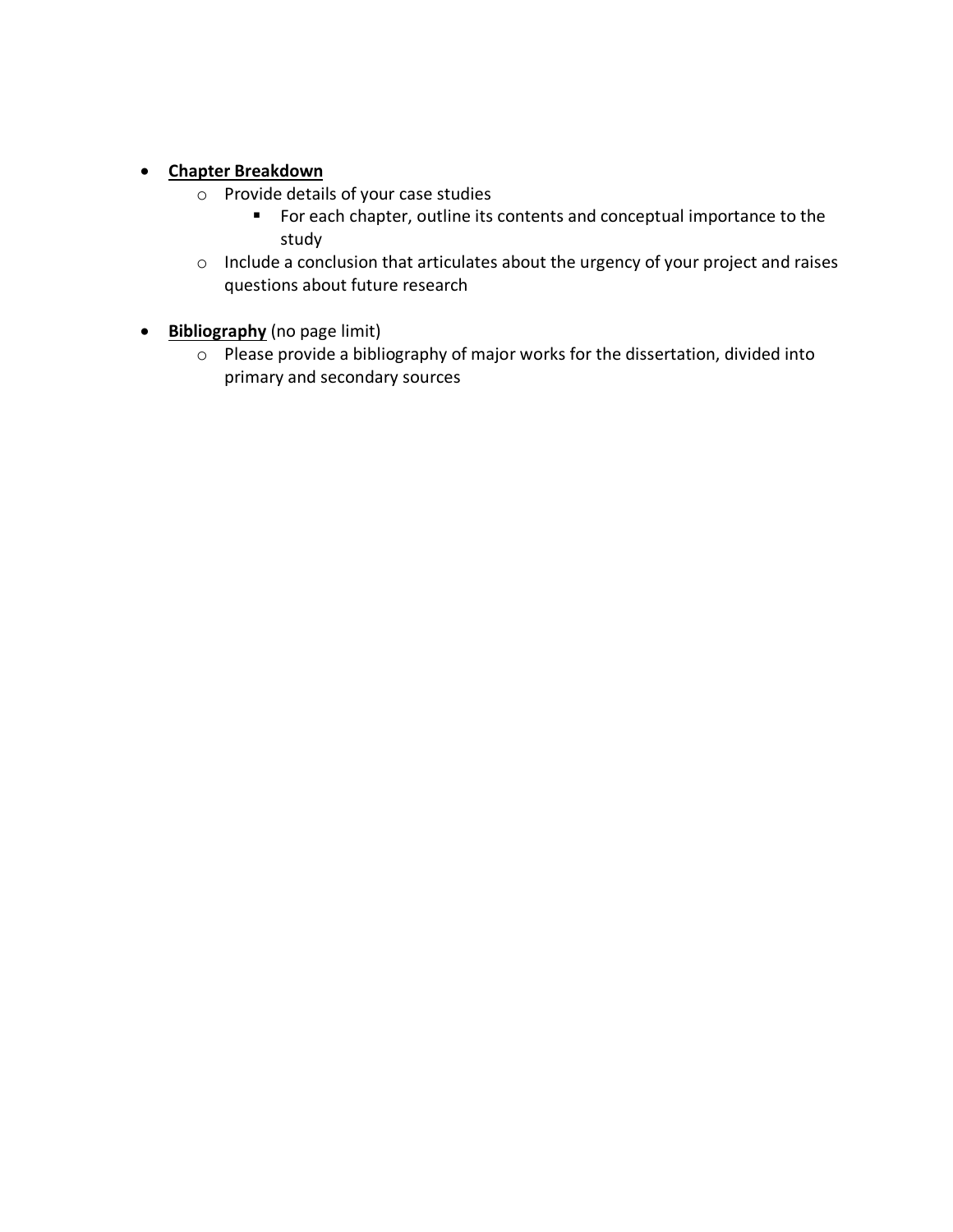| YEAR 1            |                                | Fall         | Winter        | Spring         | Summer      |
|-------------------|--------------------------------|--------------|---------------|----------------|-------------|
| $\bullet$         | Coursework in and outside      |              |               | Start to think |             |
|                   | department (supplement         |              |               | about          |             |
|                   | with independent studies in    |              |               | committee      |             |
|                   | spring)                        |              |               |                |             |
|                   | Language requirements          |              |               |                |             |
|                   | Department events, esp         |              |               |                |             |
|                   | graduate events                |              |               |                |             |
| YEAR <sub>2</sub> |                                | Fall         | Winter        | Spring         | Summer      |
|                   | Coursework in and outside      | Dissertation | Language exam | Qualifying     |             |
|                   | dept (additional independent   | advisor (and |               | exam reading   |             |
|                   | studies)                       | committee)   |               | list and       |             |
|                   | Language exam                  |              |               | prospectus     |             |
|                   | Identify Dissertation advisor  |              |               | drafts         |             |
|                   | Develop reading list for       |              |               |                |             |
|                   | qualifying exams               |              |               |                |             |
|                   | Turn a successful seminar      |              |               |                |             |
|                   | paper into a conference        |              |               |                |             |
|                   | presentation and article       |              |               |                |             |
| YEAR <sub>3</sub> |                                | Fall         | Winter        | Spring         | Summer      |
| $\bullet$         | Qualifying exam and            | Qualifying   |               |                |             |
|                   | dissertation research/ writing | exam         |               |                |             |
|                   | Apply to present dissertation  | (September)  |               |                |             |
|                   | research at major conference   |              |               |                |             |
|                   | Submit article for publication |              |               |                |             |
|                   | Apply for major research       |              |               |                |             |
|                   | grants                         |              |               |                |             |
|                   | Apply to teach your own        |              |               |                |             |
|                   | specialized course             |              |               |                |             |
| YEAR 4            |                                | Fall         | Winter        | Spring         | Summer      |
|                   | Dissertation research/writing  |              |               | Dissertation   | Write job   |
|                   | Apply for major research       |              |               | draft should   | application |
|                   | grants and dissertation        |              |               | be close to    | materials   |
|                   | finishing fellowship           |              |               | complete (you  | and contact |
|                   | Continue to apply for          |              |               | should have at | recommend-  |
|                   | conferences and submit         |              |               | least 2 solid  | ders        |
|                   | articles for publication       |              |               | chapters       |             |
|                   | Develop job market materials   |              |               | before job     |             |
|                   | (development workshops in      |              |               | market)        |             |
|                   | department or Grad Division)   |              |               |                |             |
| YEAR <sub>5</sub> |                                | Fall         | Winter        | Spring         |             |
|                   | Dissertation completion and    | T/T job and  | Campus        | File           |             |
|                   | job market year                | postdoc      | Interviews!   | Dissertation   |             |
|                   |                                | applications |               | and Graduate!  |             |
|                   |                                |              |               |                |             |
|                   |                                |              |               |                |             |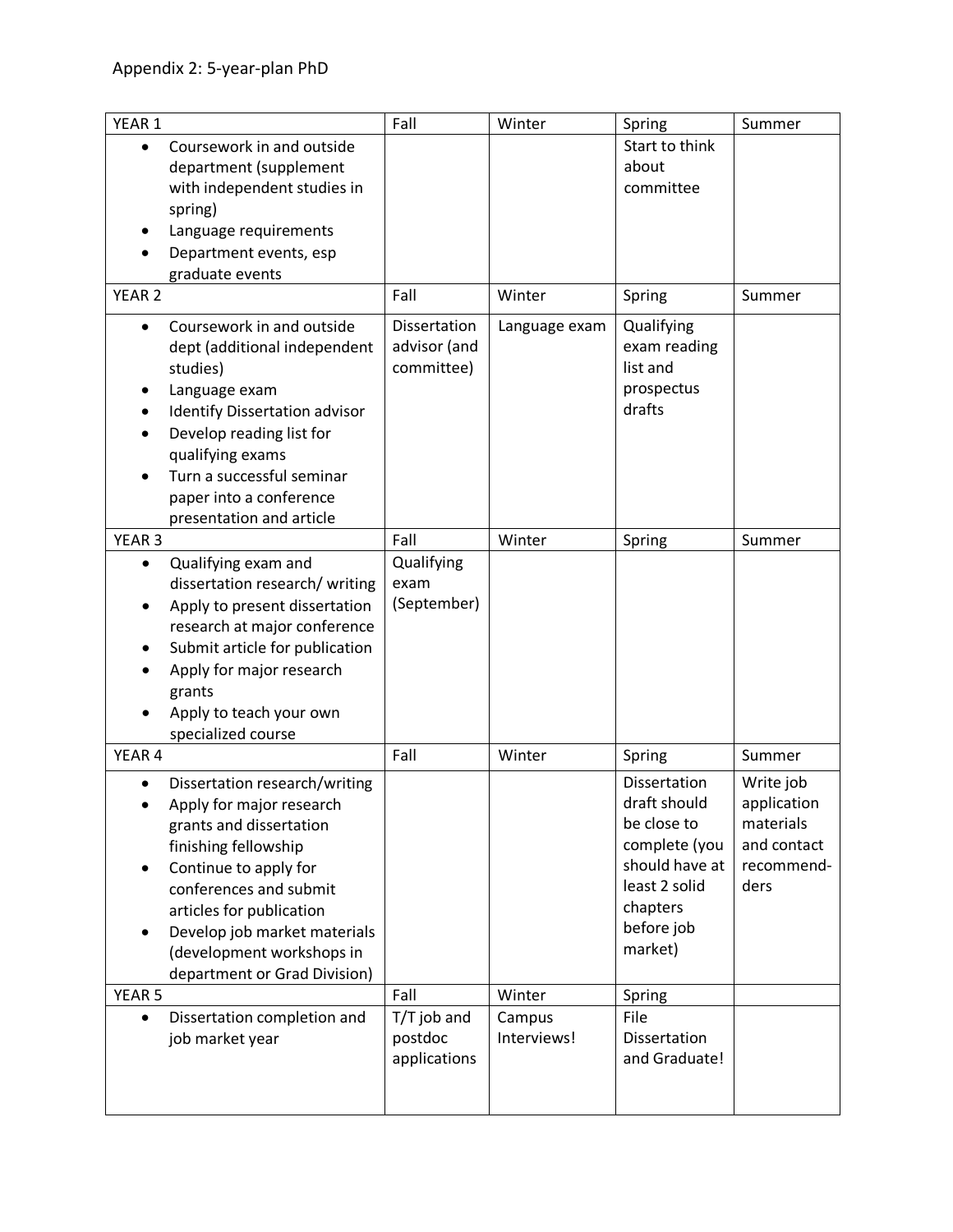| YEAR 1                                                                                                                                                                                                                                                                                                | Fall                                                     | Winter                                                             | Spring                                                                                                                            | Summer                                                                     |
|-------------------------------------------------------------------------------------------------------------------------------------------------------------------------------------------------------------------------------------------------------------------------------------------------------|----------------------------------------------------------|--------------------------------------------------------------------|-----------------------------------------------------------------------------------------------------------------------------------|----------------------------------------------------------------------------|
| Coursework in and outside<br>$\bullet$<br>department (supplement with<br>independent studies in spring)<br>Language requirements<br>Department events, esp<br>graduate events                                                                                                                         |                                                          |                                                                    | Try to identify<br>Masters project<br>advisor                                                                                     | Start research<br>on Master<br>project paper                               |
| YEAR 2                                                                                                                                                                                                                                                                                                | Fall                                                     | Winter                                                             | Spring                                                                                                                            | Summer                                                                     |
| Coursework<br>$\bullet$<br>MA thesis paper and defense<br>٠<br>by end of year                                                                                                                                                                                                                         | Identify<br>master<br>committee<br>and begin<br>research | <b>Write Masters</b><br>paper                                      | Submit masters<br>thesis and<br>thesis defense                                                                                    | Think about<br>dissertation<br>topic; initial<br>reading                   |
| YEAR <sub>3</sub>                                                                                                                                                                                                                                                                                     | Fall                                                     | Winter                                                             | Spring                                                                                                                            | Summer                                                                     |
| Coursework in and outside<br>$\bullet$<br>dept (additional independent<br>studies)<br>Language test<br>Identify Dissertation advisor<br>Develop reading list for<br>qualifying exams<br>Turn a successful seminar<br>paper into a conference<br>presentation and article                              |                                                          | Language test<br><b>Dissertation</b><br>advisor (and<br>committee) | Qualifying<br>exam reading<br>list and<br>prospectus<br>drafts                                                                    |                                                                            |
| YEAR 4                                                                                                                                                                                                                                                                                                | Fall                                                     | Winter                                                             | Spring                                                                                                                            | Summer                                                                     |
| Qualifying exam and<br>$\bullet$<br>dissertation research/ writing<br>Apply to present dissertation<br>$\bullet$<br>research at major conference<br>Submit article for publication<br>Apply for major research<br>grants<br>Apply to teach your own<br>specialized course                             | Qualifying<br>exam<br>(September)                        |                                                                    |                                                                                                                                   |                                                                            |
| YEAR <sub>5</sub>                                                                                                                                                                                                                                                                                     | Fall                                                     | Winter                                                             | Spring                                                                                                                            | Summer                                                                     |
| Dissertation research/writing<br>$\bullet$<br>Apply for major research<br>grants and dissertation<br>finishing fellowship<br>Continue to apply for<br>conferences and submit<br>articles for publication<br>Develop job market materials<br>(development workshops in<br>department or Grad Division) |                                                          |                                                                    | Dissertation<br>draft should be<br>close to<br>complete (you<br>should have at<br>least 2 solid<br>chapters before<br>job market) | Write job<br>application<br>materials and<br>contact<br>recommend-<br>ders |
|                                                                                                                                                                                                                                                                                                       |                                                          |                                                                    |                                                                                                                                   |                                                                            |